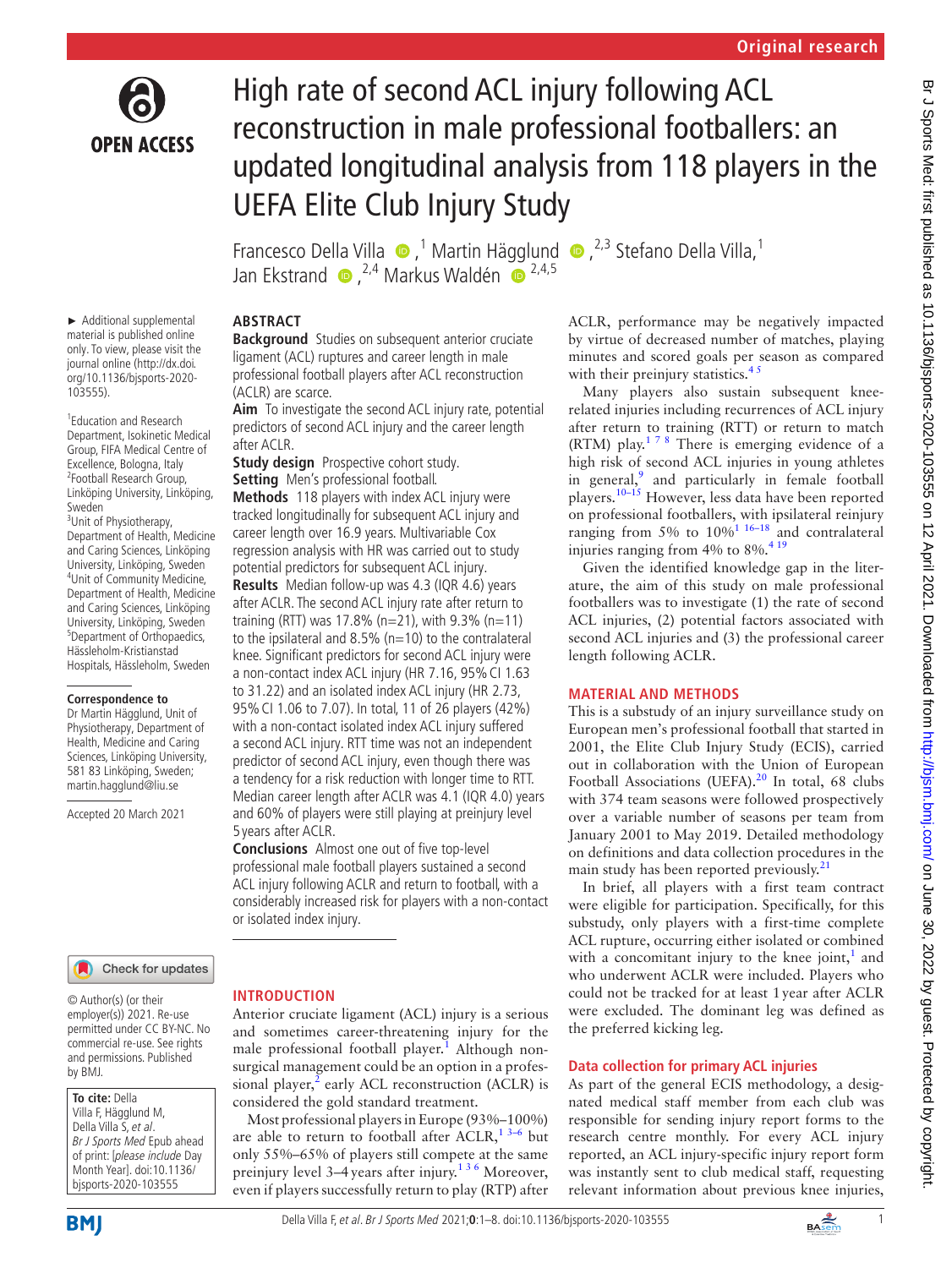injury mechanisms, diagnostic modalities used, associated injuries and treatment details. A non-contact ACL injury was defined as the absence of any physical contact with another player or object at the time of injury. An isolated ACL injury was defined as no other structural injuries to knee ligaments, joint cartilage or menisci. Bone marrow impaction lesions were not considered as separate structural injury. The RTT and RTM dates were identified on the exposure report form, or via the club medical staff member if the player was no longer in the squad of a team in the study (ie, team relegated from the highest league system, player being on loan or transferred to another club, etc). Time to RTT was defined as the number of days between ACLR and return to full unmodified team training, and time to RTM was defined as the number of days between ACLR and the first match at preinjury level with minutes on the pitch. First match play could be a friendly or competitive match with the first team of the club or the national team. Players were also closely monitored by the study guarantor during ACL injury rehabilitation in order to identify any knee-related problems requiring further knee surgery, including subsequent ACL injuries, before clearance to RTT.

## **Definition and tracking of second ACL injuries**

The definition of second ACL injury in this study was a new ACL rupture (ipsilateral graft rupture or contralateral rupture of the native ACL) that occurred after the official RTT. A new ACL injury that occurred before the official RTT, that is, when the player was still completing rehabilitation, was defined as an exacerbation and was not included in the analyses of second ACL injury.

Tracking of second ACL injuries when the player was still playing in a team inside the ECIS study was completed prospectively in accordance with previously reported methodology.<sup>1</sup> Due to the nature of the ECIS club and player inclusion criteria, a player may have left the ECIS before the final day of data collection of this substudy (31 May 2019). Routine tracking of second ACL injuries was therefore also retrospectively done by using information from public databases regardless if players were still in the ECIS study or not. The primary data source was via [http://www.transfermarkt.co.uk,](http://www.transfermarkt.co.uk) using a previously validated methodology,<sup>22</sup> which has been used also recently in other football injury epidemiology studies.<sup>23–25</sup> Secondary data sources included (1) official team web sites and (2) other national and international media. Second ACL injuries tracked outside the ECIS via the aforementioned sources were included only after the diagnosis had been confirmed from the player's current team medical staff.

## **Career length after ACLR**

To evaluate the influence of ACL injury and ACLR on the toplevel football career length, the playing records were monitored via <http://www.transfermarkt.co.uk>for players leaving the ECIS before the final day of data collection of this substudy (31 May 2019). Top-level football was defined as playing in the highest league level in a country.

## **Patient and public involvement**

No patient (player) or public involvement took place in the design or planning of the study. Club medical staff approved the specific ACL injury substudy prior to its initiation.

## **Equity, diversity and inclusion**

This study was conducted on male professional football players only. It is likely that the subsequent ACL injury rate in women's

football is at least as high as in men's football, and it is therefore important to carry out similar studies on women's football. Recently, a women's ECIS was launched in collaboration with the UEFA, and that study design also includes similar detailed data collection on ACL injuries.

Written informed consent was collected from all participating players.

## **Statistical analysis**

The second ACL injury incidence was reported as the cumulative number of subsequent ACL injuries (ipsilateral graft ruptures and contralateral ACL ruptures) divided by the number of ACLinjured players at risk, that is, still playing top-level football (defined as the highest league play of a country). Cumulative total second ACL injury rates were calculated, as well as separate rates of ipsilateral graft ruptures and contralateral ACL ruptures. The number of second ACL injuries was used as the numerator and the number of ACL-injured players as the denominator for the three rates. The professional career length after ACL injury was reported as the number of players still playing at top-level divided by the number of players at risk at each annual follow-up up to 5 years after RTT. Mean (SD) was used for time to second ACL injury after ACLR and RTT, and median (IQR) was used for overall length of follow-up and the number of years in top-level football after RTT.

The independent t-test and the  $\chi^2$  test were used to compare players who incurred a second ACL injury and those who did not for continuous and categorical variables, respectively. Normality and homogeneity of variance were assessed with the Kolmogorov-Smirnov test and with the Levene test, respectively. All expected cell counts for the  $\chi^2$  test were greater than five. In the analysis of risk factors for second ACL injury, we used a Cox regression model, considering the second ACL injury as the dependent event, with the number of months at risk as the time variable, and all the candidate risk factors as independent variables. Various player (leg dominance, side of index ACL injury and playing position), surgery (graft type and associated injuries) and recovery (time to RTT) variables were considered as candidate risk factors. Only the candidate risk factors with a  $p < 0.10$ in the univariable analysis were inserted in the final multivariable regression model. Since younger age is a well known factor for subsequent ACL injury,<sup>[9](#page-6-3)</sup> age was always included in all multivariable analyses regardless of the p value in the univariable analyses. The log-rank test was used in the univariable analysis, and an enter selection method was applied for the multivariable analysis. The proportional hazard assumption underlying the Cox regression was assessed with the estat phtest ( $p=0.56$ ). To verify the linear assumption of the Cox model, we plotted martingale residuals vs continuous covariates (age and RTT). Players who quit professional football or sustained a second ACL injury during the follow-up period were censored and the individual exposure up to this time point was included in the model. Independent t-test and the  $\chi^2$  test were also used to compare players who presented significant independent risk factors for continuous and categorical variables, respectively. All analyses were carried out using Microsoft Excel 2010 (Microsoft, USA) and Stata V.12 (StataCorp). A statistical significance level of  $p < 0.05$ was adopted.

## **RESULTS**

In total, 120 players with first-time ACL injury and ACLR were identified. Two players suffered exacerbations in terms of ipsilateral graft ruptures during on-field rehabilitation before RTT and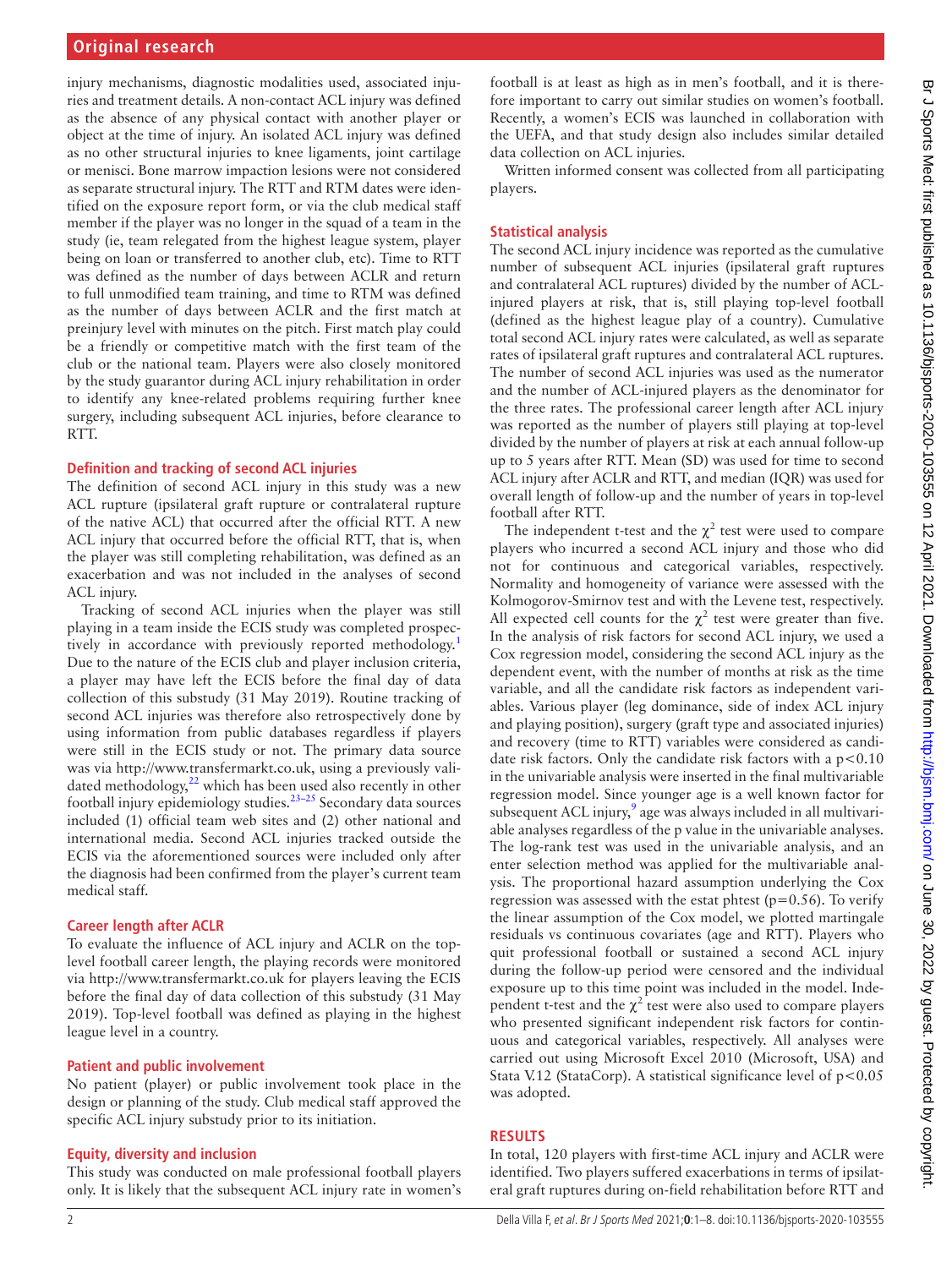<span id="page-2-0"></span>

| Table 1<br>Player and injury characteristics stratified for mechanism of index ACL injury* |                       |                             |                       |         |
|--------------------------------------------------------------------------------------------|-----------------------|-----------------------------|-----------------------|---------|
|                                                                                            | All players $(n=118)$ | Non-contact injury $(n=67)$ | Contact injury (n=51) | P value |
| Mean age, years (SD)                                                                       | 25(4.3)               | 26(4.4)                     | 24(4.1)               | 0.042   |
| Right-leg dominance, n (%)                                                                 | 87 (73.3)             | 53 (79.1)                   | 34 (66.7)             | 0.118   |
| Right-sided ACL injury, n (%)                                                              | 81(68.6)              | 51(76.1)                    | 30(58.8)              | 0.045   |
| Injury in dominant leg, n (%)                                                              | 76 (64.4)             | 51(76.1)                    | 25(49.0)              | 0.002   |
| Mean time to RTT, days (SD)                                                                | 192 (45)              | 187(42)                     | 198 (48)              | 0.209   |
| Mean time to RTM, days (SD)                                                                | 239 (63)              | 236 (64)                    | 242 (62)              | 0.578   |

\*Only the first subsequent injury included for the single player with bilateral subsequent injuries.

RTM, return to match; ACL, anterior cruciate ligament; RTT, return to training.

were excluded. Among the 118 included players, 20 suffered a total of 21ACL injuries during the follow-up. One player sustained both an ipsilateral graft rupture and a contralateral native ACL rupture in two separate events; both injuries were included in the crude reinjury rate calculation, but only the first injury event was included in the Cox regression analysis. The mean age at index ACL injury was similar between players who sustained a second ACL injury and those who did not (24.9 (SD 4.2) vs 25.1 (SD 4.4) years, p=0.91).

A minimum follow-up of at least 1year was possible for all players with a median follow-up time of 4.3 (IQR 4.6) years after ACLR. Thirty-six players were censored prior to the end of follow-up (29 quit football and 7 reduced playing level to nonelite football) after a median follow-up of 4.1 (IQR 2.6) months. For the index ACL injury, 45 players (38.1%) had sustained an isolated ACL injury, whereas 73 (61.9%) had at least one associated injury; 43 (36.4%) and 21 (17.8%) had a lateral and medial meniscus injury; 19 (16.1%) and 12 (10.2%) had a medial and lateral collateral ligament injury; and 8 (6.8%) had a cartilage injury. Non-contact ACL injury occurred more frequently in the right knee [\(table](#page-2-0) 1), and the mean time to both RTT and RTM was significantly shorter for isolated ACL injuries than for associated injuries [\(table](#page-2-1) 2). Grafts used for the index ACLRs were patellar tendon autograft in 72 (61.0%) of the cases, hamstring tendon autograft in 36 (30.5%), iliotibial tendon autograft in 5 (4.2%), quadriceps tendon autograft in 1 (0.8%) and different allografts in the remaining 4 (3.4%).

#### **Second ACL injury incidence**

The total cumulative second ACL injury incidence after RTT was 17.8% (21/118), with 9.3% (11/118) ipsilateral graft ruptures and 8.5% (10/118) contralateral ruptures. The mean time to second ACL injury was 26.5 (18.2) months (range 6.5–68.4) after ACLR and 21.5 (18.3) months (range 0.3–62.9) after RTT. Mean time to ipsilateral graft rupture was shorter than the time to contralateral ruptures, but this was not statistically significant, 23.5 (SD 18.5) vs 31.5 (SD 17.7) months postoperatively

( $p=0.30$ ). More than half ( $57\%$ ) of the second ACL injuries occurred within 2years following ACLR and RTT ([figure](#page-3-0) 1).

#### **Risk factors for second ACL injury**

Second ACL injuries were more common in players with noncontact and isolated index ACL injuries ([table](#page-3-1) 3). Combined, 11 of the 26 players who sustained a non-contact isolated index ACL injury had a second ACL injury compared with 9 of the other 92 players (42.3% vs  $9.8\%$ , p<0.001). Out of the 92 remaining players, none of the 32 players who sustained an index ACL injury with associated injuries and due to contact (indirect or direct) suffered a second ACL injury ([table](#page-3-1) 3).

Age and the three candidate risk factors with a p-value<0.10 from the univariable analysis (injury mechanism, injury pattern and time to RTT) were inserted into the final multivariable model. This showed that having sustained a non-contact index ACL injury increased the rate of a second ACL injury sevenfold, and having sustained an isolated index ACL injury increased the rate threefold ([table](#page-4-0) 4).

#### **Time to RTT and second ACL injury**

The mean time to RTT (177 (SD 33) vs 195 (SD 47) days,  $p=0.10$ ) and to RTM (224 (SD 58) vs 241 (SD 63) days, p=0.28) were not significantly different between players who suffered a second ACL injury and those who did not. Likewise, RTT time was not an independent predictor of second ACL injury ([table](#page-4-0) 4), but for every additional month before RTT there was a tendency towards a second ACL injury risk reduction ( $p=0.08$ ). The other potential candidate factors, including leg dominance and graft type, were not significantly associated with second ACL injury ([table](#page-4-0) 4).

In total, RTT within 5months was seen in 14% (17/118), within 6months in 42% (49/118), within 7months in 73% (86/118), and within in 8months in 89% (105/118) of the players [\(figure](#page-4-1) 2). None of the 13 players who had their RTT after 8months sustained a second ACL injury, whereas 10 of 49

<span id="page-2-1"></span>

| Table 2<br>Player and injury characteristics stratified for pattern of index ACL injury* |                       |                          |                          |         |
|------------------------------------------------------------------------------------------|-----------------------|--------------------------|--------------------------|---------|
|                                                                                          | All players $(n=118)$ | Isolated injury $(n=45)$ | Associated injury (n=73) | P value |
| Mean age, years (SD)                                                                     | 25(4.3)               | 25(4.2)                  | 25(4.4)                  | 0.588   |
| Right-leg dominance, n (%)                                                               | 87 (73.3)             | 31(68.9)                 | 56 (76.7)                | 0.330   |
| Right-sided ACL injury, n (%)                                                            | 81(68.6)              | 35(77.8)                 | 46(63.0)                 | 0.093   |
| Injury in dominant leg, n (%)                                                            | 76 (64.4)             | 33 (73.3)                | 43 (58.9)                | 0.112   |
| Mean time to RTT, days (SD)                                                              | 192 (45)              | 174 (35)                 | 202(47)                  | < 0.001 |
| Mean time to RTM, days (SD)<br>.                                                         | 239 (63)              | 219 (55)                 | 250 (64)                 | 0.007   |

\*Only the first subsequent injury included for the single player with bilateral subsequent injuries.

ACL, anterior cruciate ligament; RTM, return to match; RTT, return to training.

Della Villa F, et al. Br J Sports Med 2021;**0**:1–8. doi:10.1136/bjsports-2020-103555 3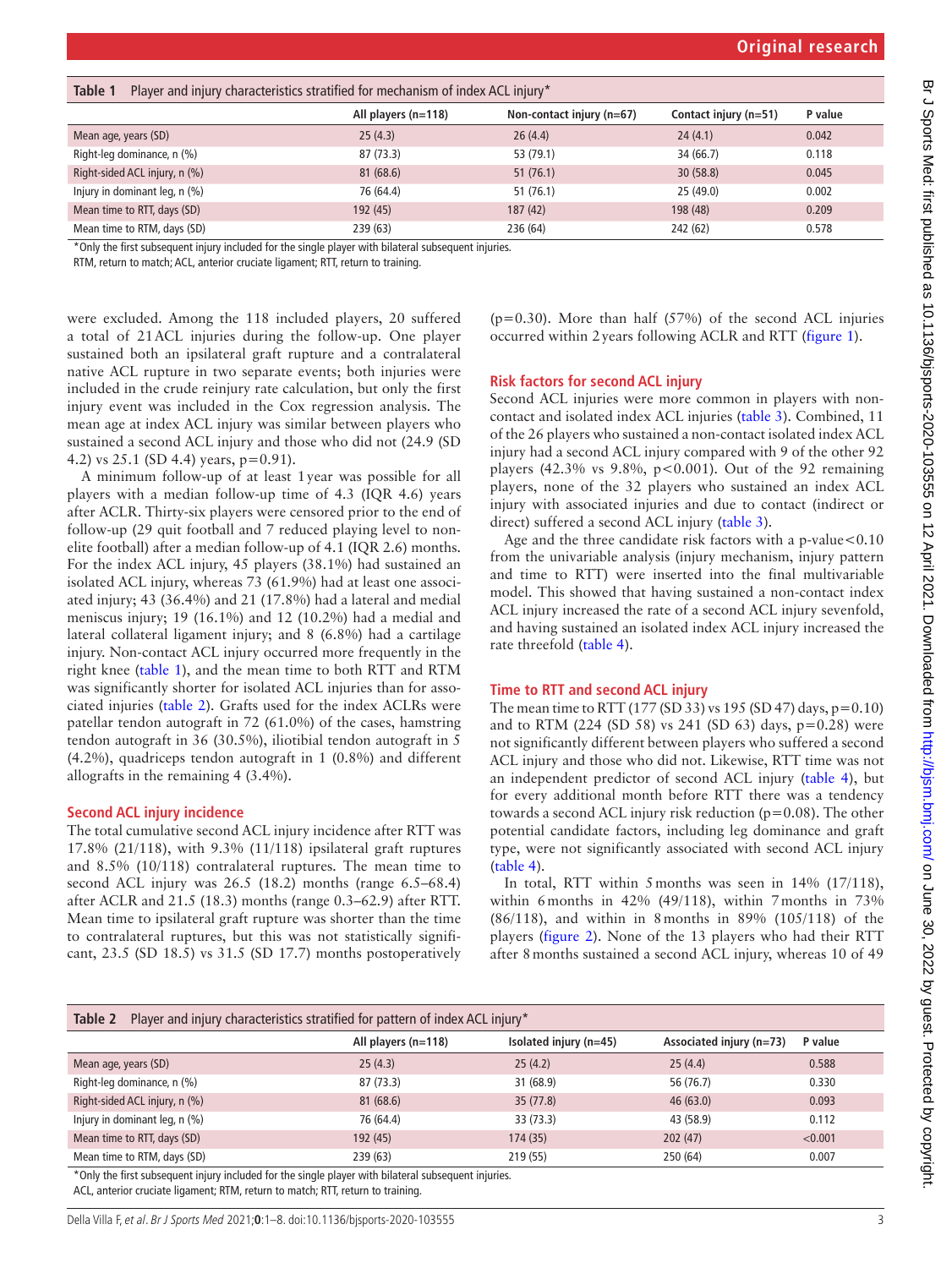

**Figure 1** Annual number of second ACL injuries after ACL reconstruction and RTT stratified for injured knee. ACL, anterior cruciate ligament; RTT, return to training.

players (20.4%) with RTT within 6months sustained a second ACL injury [\(figure](#page-4-1) 2).

#### **Risk factors for ipsilateral graft and contralateral ruptures**

Having an isolated ACL injury was the only independent predictor of ipsilateral graft injury with a fourfold (HR 3.88, 95%CI 1.02 to 14.7) increased rate ([online supplemental table](https://dx.doi.org/10.1136/bjsports-2020-103555)  [1](https://dx.doi.org/10.1136/bjsports-2020-103555)). Also, a non-contact injury mechanism for the index ACL injury was the only independent predictor of contralateral ACL injury with an eightfold (HR 8.16, 95%CI 1.00 to 66.5) increased rate ([online supplemental table 1](https://dx.doi.org/10.1136/bjsports-2020-103555)).

#### **Career length**

Career length analysis was carried out on the 118 players. At the end of the data collection, 74 players were still playing at the highest professional level, and 44 players had quit their top-level career (eight of them were still playing at lower level). Considering only players who quit top-level football within the data collection period ( $n=44$ ), the median top-level career length was 4.1 (IQR 4.0) years after ACLR and 3.4 (IQR 3.9) years after

<span id="page-3-1"></span>

| <b>Table 3</b> Second ACL injury rate according to mechanism and pattern<br>of the index ACL injury* |                                      |         |
|------------------------------------------------------------------------------------------------------|--------------------------------------|---------|
|                                                                                                      | <b>Second ACL</b><br>injury, $n$ $%$ | P value |
| Injury mechanism                                                                                     |                                      |         |
| Non-contact injury (n=67)                                                                            | 18 (26.9)                            | 0.001   |
| Indirect or direct contact $(n=51)$                                                                  | 2(3.9)                               |         |
| Injury pattern                                                                                       |                                      |         |
| Isolated injury (n=45)                                                                               | 13 (28.9)                            | 0.007   |
| Associated injury (n=73)                                                                             | 7(9.6)                               |         |
| Combination of injury mechanism and injury pattern                                                   |                                      |         |
| Isolated non-contact injury (n=26)                                                                   | 11 (42.3)                            | < 0.001 |
| Associated non-contact injury (n=41)                                                                 | 7(17.1)                              |         |
| Isolated indirect or direct contact injury (n=19)                                                    | 2(10.5)                              |         |
| Associated indirect or direct contact injury (n=32)                                                  | 0(0)                                 |         |
| *Only the first subsequent injury included for the single player with bilateral                      |                                      |         |

\*Only the first subsequent injury included for the single player with bilateral subsequent injuries.

ACL, anterior cruciate ligament.

<span id="page-3-0"></span>RTT. The proportion of players still active at highest level 5 years after ACLR was 59.7% [\(table](#page-5-0) 5), and these players were significantly younger at the time of index ACL injury than players who had quit (24.2 (SD 3.4) vs 26.9 (SD 4.9) years, p=0.004). For players with a minimum follow-up of 5 years, 67% (30/45) of players 25 years or younger at the index ACLR were still playing compared with 51% (19/37) of players older than 25 years (p=0.02). Only two of 14 players over 30 years at the index ACLR were still playing at the top-level after 5years.

#### **DISCUSSION**

The most important finding of this study on 118 male professional football players with index ACL injury and ACLR was that almost one out of five players (17.8%) sustained a second ACL injury within a median follow-up of 4.3 years. The second ACL injury incidence was particularly high for players with isolated index injuries with a non-contact injury mechanism (42%). Around 60% of players still played at top level 5years after ACLR with a median professional career length of 3.4 years after RTT.

#### **High second ACL injury rate**

We found that 17.8% of players sustained a second ipsilateral graft or contralateral ACL rupture following ACLR and RTT within an average follow-up of 5years. This finding extends previous literature on a general athletic population following ACLR, in particular with the pooled rate of second ACL injury (17.6%) in a systematic review including only clinical studies with a minimum follow-up of  $5 \, \text{years}$ .<sup>26</sup> Our findings are also similar to the pooled second ACL injury rate (15%) in a more recent systematic review including studies with a minimum follow-up of 1 year.<sup>[9](#page-6-3)</sup> However, second ACL injury rates in large single-centre consecutive patient series seem to be somewhat lower (9%–12% over 5 years from ACLR).<sup>27–2</sup>

Although providing important reinjury information on athletes in general, none of these reviews reflect the characteristics and environment of our cohort of professional football players. The RTT rate in this study was 100%, which is in line with other studies on male professional football players in Europe,  $1^{3-6}$ but is considerably higher than in the average football player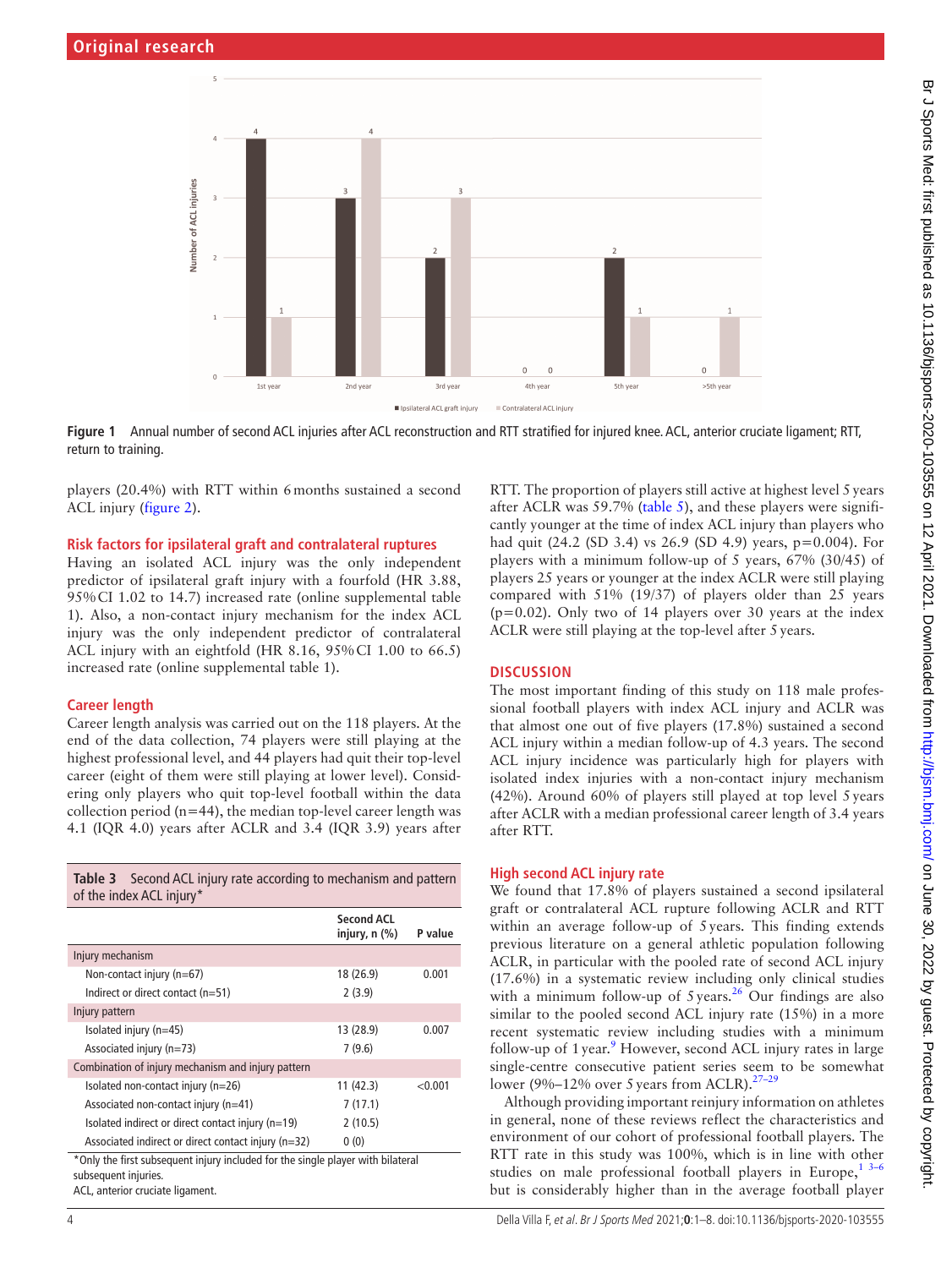<span id="page-4-0"></span>

| Table 4<br>Cox regression analysis for the rate of second ACL injury |                       |         |                               |         |
|----------------------------------------------------------------------|-----------------------|---------|-------------------------------|---------|
|                                                                      | Univariable analysis  |         | <b>Multivariable analysis</b> |         |
|                                                                      | HR (95% CI)           | P value | HR (95% CI)                   | P value |
| Non-contact versus contact                                           | 7.46 (1.73 to 32.20)  | 0.007   | 7.16 (1.63 to 31.22)          | 0.009   |
| Isolated versus associated                                           | 3.24 (1.29 to 8.13)   | 0.012   | 2.73 (1.06 to 7.07)           | 0.037   |
| RTT (per month)                                                      | $0.72$ (0.51 to 1.03) | 0.080   | $0.87$ (0.60 to 1.25)         | 0.466   |
| Age (per year)                                                       | 1.01 (0.90 to 1.12)   | 0.817   | 0.96 (0.83 to 1.07)           | 0.520   |
| Right-dominance vs left-dominance                                    | 1.07 (0.38 to 2.95)   | 0.893   | -                             |         |
| Dominant leg vs non-dominant leg                                     | 2.28 (0.76 to 6.85)   | 0.139   | -                             |         |
| PT autograft vs HT autograft                                         | 1.36 (0.52 to 3.52)   | 0.526   | -                             |         |
| PT autograft vs other grafts                                         | 1.26 (0.28 to 5.68)   | 0.765   |                               |         |

ACL, anterior cruciate ligament; HR, hazard ratio; HT, hamstring tendon; PT, patellar tendon; RTT, return to training.

regardless of age or sex,<sup>15 30</sup> or the general athlete.<sup>31</sup> To date, the only existing re-injury data that aligns with our study was reported in a study on ACL anatomy and surgical technique where 21 ipsilateral graft ruptures occurred in 206 professional football players (10.2%) at a minimum follow-up of 2years.<sup>[18](#page-6-13)</sup> No data on contralateral ACL injuries were reported in that study. Interestingly, similar rates of second ACL injuries (14%– 16%) as in our study have also been reported in recent retrospective studies on professional football players in Europe using data from publicly available sources. $41$ <sup>1</sup>

In brief, several studies have identified an alarmingly high second ACL injury rate following ACLR and return to sport. Importantly, some studies indicate that football players seem to be more susceptible to second ACL injury than other athletes.<sup>1332</sup>

#### **Risk factors for second ACL injury**

We identified two independent risk factors for second ACL injury. First, sustaining a non-contact ACL injury was associated with a sevenfold higher second ACL injury rate. This finding is important because non-contact injuries represent 44%–64% of ACL injuries in men's professional football.<sup>[25 33](#page-6-15)</sup> These injuries typically occur in defensive pressing situations or when regaining balance after kicking.<sup>25 33–35</sup> Non-contact injuries most likely reflect a preinjury predisposition to sustain ACL injury, either for non-modifiable (eg, family history, joint laxity, bony morphology, etc) or modifiable (eg, aggressive pressing playing style, altered biomechanics, neuromuscular deficits, etc)

factors. These injuries and the modifiable risk factors can be targeted with neuromuscular training interventions.<sup>36–38</sup> Second, sustaining an isolated ACL injury was associated with a threefold higher second ACL injury rate, in particular ipsilateral graft rupture. This finding therefore sheds new light on these 'uncomplicated' cases. For example, there was a shorter RTT time with these isolated injuries compared with ACL injuries with associated injuries (174 vs 202 days). Isolated ACL injury may reflect a different injury mechanism than ACL injury with concomitant joint injuries and this aspect needs to be further researched. A recent study found similar results on professional ski racers with an increased risk of contralateral ACL injury in athletes who had an isolated ACL injury.<sup>[39](#page-7-1)</sup>

Importantly, when these two factors (non-contact and isolated ACL injury) were combined, we found that as many as 42% of players sustained a second ACL injury. The increased second ACL injury risk of non-contact and isolated ACL injuries is a novel and clinically very relevant finding which needs to be incorporated in the counselling of the player at the time of the index ACL injury in parallel with appropriate risk stratification management (such as appropriate communication of the second ACL injury risk before and following ACLR based on injury mechanism and pattern). The importance of high-quality evidence-based rehabilitation also needs to be communicated at this point together with emphasising that continuous secondary preventive strategies are warranted after RTT.<sup>40-42</sup>



<span id="page-4-1"></span>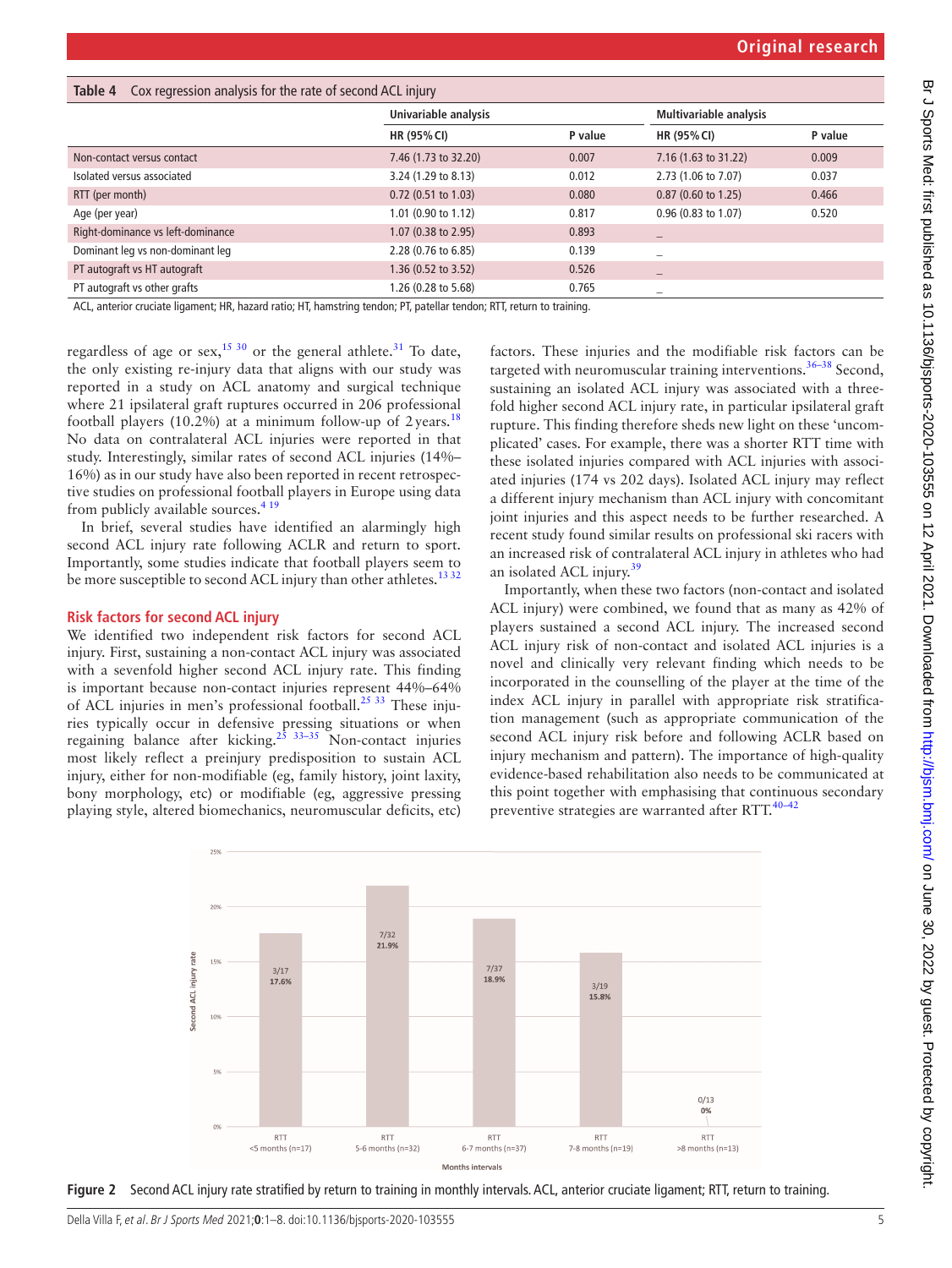<span id="page-5-0"></span>

| <b>Table 5</b> Players still playing at the highest professional level<br>following ACL reconstruction |                                                                                                   |  |
|--------------------------------------------------------------------------------------------------------|---------------------------------------------------------------------------------------------------|--|
| Follow-up                                                                                              | Players still playing at the top-<br>level divided by the number of<br>available players, n (%) * |  |
| 1 year                                                                                                 | 114/118 (96.6)                                                                                    |  |
| 2 years                                                                                                | 99/107 (92.5)                                                                                     |  |
| 3 years                                                                                                | 77/95 (81.1)                                                                                      |  |
| 4 years                                                                                                | 58/84 (69.0)                                                                                      |  |
| 5 years                                                                                                | 49/82 (59.7)                                                                                      |  |

\*The number of available players at the different follow-up times is the number of players with a minimum time from ACL reconstruction of 1, 2, 3, 4 and 5 years which means that, for example, only 82 players had a follow-up time greater than 5 years.

ACL, anterior cruciate ligament.

#### **RTT time and second ACL injury**

Time to RTT as a continuous variable was not an independent risk factor for second ACL injury in our cohort, a finding in agreement with the two largest patient series to date involving more than 1000 patients each.<sup>28</sup><sup>29</sup> It is worth noting, however, that relatively more second ACL injuries occurred among players with RTT within 6months and that no player with RTT after 8months sustained a second ACL injury. We found a tendency for a 28% injury risk reduction for every additional month until RTT. It is possible that a longer rehabilitation time would allow a better functional, neurological and biological recovery of the injured player.

The RTP clearance process is complex.<sup>43</sup> There may be conflicting interests in the RTP decision, $44.45$  in particular for top-level professional players, with high-revenue contracts, who might have a strong internal motivation to come back as quick as possible and in turn accept a more 'risk-taking' approach. Given that it might take up to 2years to achieve baseline joint biological health and function following ACLR, a delayed return to sport algorithm has been suggested. $46$  However, gaining acceptance of such a '2-year rule' in professional football players would most likely not be feasible, considering the well-established injury risk-performance conflict in elite sports, particularly in top-level football.

#### **Career length after index ACL injury**

The average professional career length following RTT was 3.4 years in our study, which aligns closely with data from players in Major League Soccer (MLS) in the USA from 1996 to 2012.<sup>[16](#page-6-17)</sup> Two subsequent studies on the MLS between 2011 and 2016 and the two highest leagues of the 'big 5' European leagues between 2010 and 2017 reported shorter professional careers in ACL-injured players compared with matched controls. $517$  In our study, more than 90% of players were still playing at the top-level 2years after ACLR, whereas this percentage dropped to 60% after 5years, similar to the proportion (65%) previously reported from this cohort  $3$  years after RTT.<sup>[1](#page-6-0)</sup> One plausible explanation to this apparent year-by-year drop-off could be that ACL injury is associated with reduced performance after RTT. $4517$  Another contributing factor is player age, with both the current study and another recent study, $5$  showing that players who still played at top-level after 5years were significantly younger at injury.

## **Methodological considerations**

This study has some limitations. First, we did not use a matched control group as some other studies in the field have done.<sup>[5 13 17](#page-6-18)</sup>

However, next to studying the second ACL injury incidence, the main objective of this study was to investigate potential risk factors for second ACL injury. Second, no performance metrics data were collected. Third, no specific RTP details except for dates of first training and match (including match type and match minutes played) were collected, and we acknowledge that different rehabilitation regimes and RTT criteria may have been used in the clubs. Fourth, although most of the data after RTT were prospectively collected within the ECIS, we also relied on publicly available sources for longitudinal tracking of second ACL injuries and top-level playing career for some players having left the ECIS. This method has been used in recent studies and is valid for capture of severe injuries, in particular ACL injuries.[4–6 13 19 22](#page-6-2) Fifth, the lack of objective player data on physical and psychological parameters at the time of RTT made it impossible to study, for example, the influence of any muscle strength deficits which commonly exist at and after  $RTT<sup>47</sup>$  Sixth, the relative low sample size and the high HR with large CIs for the non-contact ACL injuries suggests possible sparse-data bias.<sup>[48](#page-7-7)</sup> However, considering the characteristics of our cohort and the prospective design over almost 20 years, this study has one of the largest datasets on top-level ACL-injured football players. Seventh, we did not adjust for team clustering, which should be taken into account when interpreting the width of the 95% CIs. Finally, our findings are most likely not applicable to semiprofessional or amateur male players returning to football following ACLR, nor to female or youth players.

## **CONCLUSION**

The second ACL injury rate in professional male football players is high, affecting almost one out of five players over an average of 5years. Having sustained an index non-contact injury or isolated ACL injury were both independent risk factors for second ACL injury, and these two factors combined were associated with a 42%s ACL injury rate. The median career length following RTT was 3.4 years and 60% of players still played top-level football 5years after ACLR.

## **What are the findings?**

- ► The second anterior cruciate ligament (ACL) injury rate in professional male football players was 18% at a median follow-up of 4.3 years.
- ► Index non-contact mechanism and isolated ACL injury increased the second ACL injury rate sevenfold and threefold.
- ► Forty-two per cent of players with an index non-contact isolated ACL injury suffered a second ACL injury.
- ► The median top-level career length following return to training after ACL reconstruction (ACLR) was 3.4 years and 60% of players still played at the same level 5 years following ACLR.

## **How might it impact on clinical practice in the future?**

- $\blacktriangleright$  ACL injury is a serious concern for the professional footballer's career.
- ► Risk stratification for second ACL injury based on the injury mechanism and injury pattern of the index injury may be warranted.
- ► Continuous secondary ACL injury reduction interventions are needed following index ACL injury.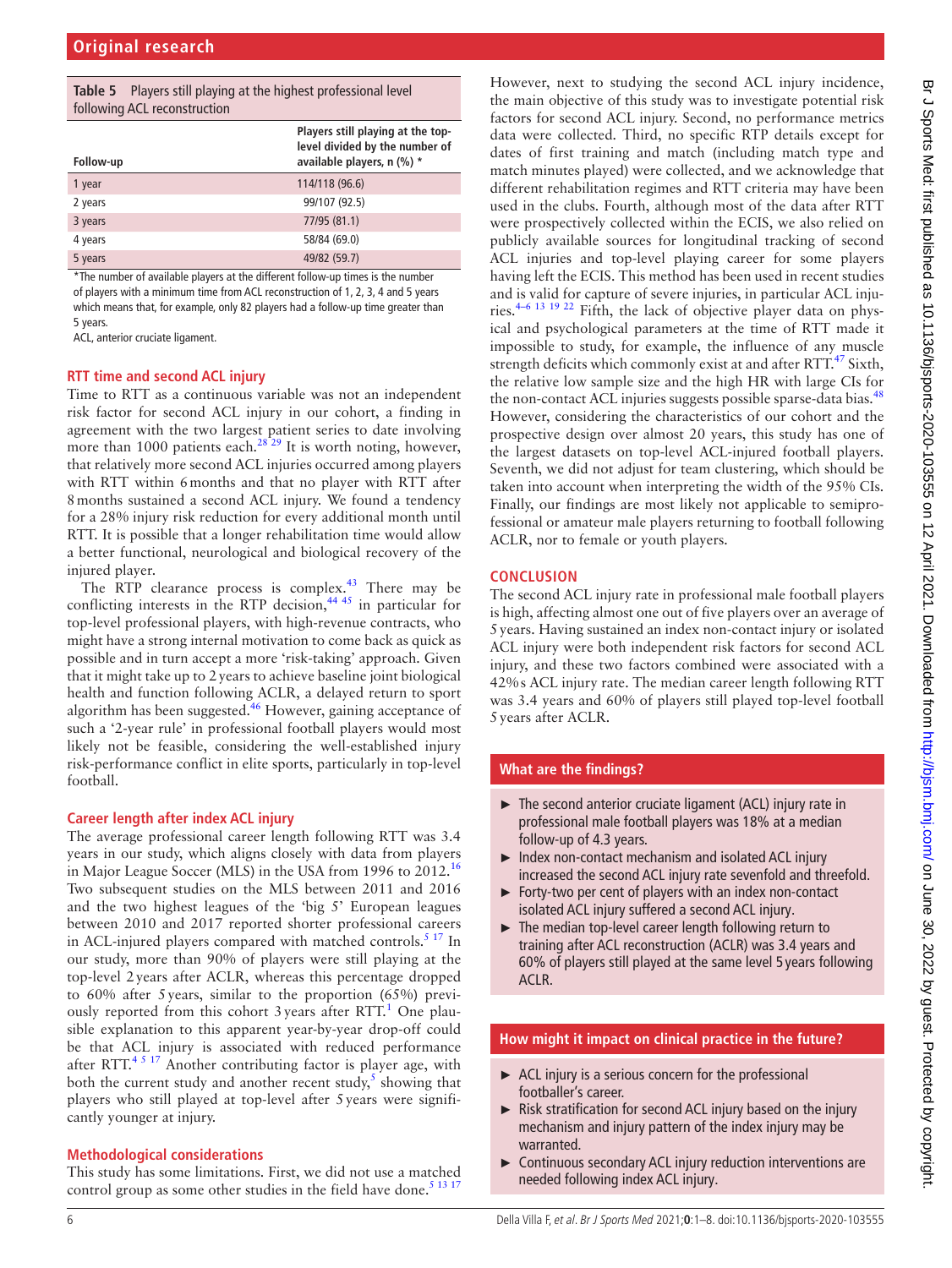**Twitter** Francesco Della Villa [@fdellavilla](https://twitter.com/fdellavilla), Martin Hägglund [@MHgglund](https://twitter.com/MHgglund), Jan Ekstrand [@JanEkstrand](https://twitter.com/JanEkstrand) and Markus Waldén [@MarkusWalden](https://twitter.com/MarkusWalden)

**Acknowledgements** The authors would like to thank the participating clubs (including contact persons, coaching staff, medical staff and all players) for their participation in the study. Sara De Lisio MA is acknowledged for statistical support. The Football Research Group has been established in Linköping, Sweden, in collaboration with Linköping University and through grants from the Union of European Football Associations, the Swedish Football Association, and the Swedish National Centre for Research in Sports.

**Contributors** FDV, MH, SDV, JE and MW were responsible for the conception of the study. FDV and MW collected the data. FDV conducted the analyses together with the statistician; the analyses were planned and checked with MH and MW. FDV wrote the first draft of the paper which was critically revised by MH, SDV, JE and MW. All authors contributed to the interpretation of findings and had full access to all data. The final manuscript has been approved by all authors. MW is the study guarantor.

**Funding** This study was funded by grants from the Union of European Football Associations.

**Competing interests** None declared.

**Patient consent for publication** Not required.

**Ethics approval** The study protocols were approved by the UEFA Football Development Division and the UEFA Medical Committee.

**Provenance and peer review** Not commissioned; externally peer reviewed.

**Data availability statement** All data relevant to the study are included in the article or uploaded as online supplemental information.

**Supplemental material** This content has been supplied by the author(s). It has not been vetted by BMJ Publishing Group Limited (BMJ) and may not have been peer-reviewed. Any opinions or recommendations discussed are solely those of the author(s) and are not endorsed by BMJ. BMJ disclaims all liability and responsibility arising from any reliance placed on the content. Where the content includes any translated material, BMJ does not warrant the accuracy and reliability of the translations (including but not limited to local regulations, clinical guidelines, terminology, drug names and drug dosages), and is not responsible for any error and/or omissions arising from translation and adaptation or otherwise.

**Open access** This is an open access article distributed in accordance with the Creative Commons Attribution Non Commercial (CC BY-NC 4.0) license, which permits others to distribute, remix, adapt, build upon this work non-commercially, and license their derivative works on different terms, provided the original work is properly cited, appropriate credit is given, any changes made indicated, and the use is non-commercial. See: <http://creativecommons.org/licenses/by-nc/4.0/>.

#### **ORCID iDs**

Francesco Della Villa <http://orcid.org/0000-0001-9379-6666> Martin Hägglund<http://orcid.org/0000-0002-6883-1471> Jan Ekstrand<http://orcid.org/0000-0002-6092-266X> Markus Waldén <http://orcid.org/0000-0002-6790-4042>

#### **REFERENCES**

- <span id="page-6-0"></span>1 Waldén M, Hägglund M, Magnusson H, et al. ACL injuries in men's professional football: a 15-year prospective study on time trends and return-to-play rates reveals only 65% of players still play at the top level 3 years after ACL rupture. Br J Sports [Med](http://dx.doi.org/10.1136/bjsports-2015-095952) 2016;50:744–50.
- <span id="page-6-1"></span>2 Weiler R, Monte-Colombo M, Mitchell A, et al. Non-operative management of a complete anterior cruciate ligament injury in an English Premier League football player with return to play in less than 8 weeks: applying common sense in the absence of evidence. [BMJ Case Rep](http://dx.doi.org/10.1136/bcr-2014-208012) 2015 doi:10.1136/bcr-2014-208012.
- 3 Zaffagnini S, Grassi A, Marcheggiani Muccioli GM, et al. Return to sport after anterior cruciate ligament reconstruction in professional soccer players. [Knee](http://dx.doi.org/10.1016/j.knee.2014.02.005) 2014;21:731-5.
- <span id="page-6-2"></span>Barth KA, Lawton CD, Touhey DC, et al. The negative impact of anterior cruciate ligament reconstruction in professional male footballers. [Knee](http://dx.doi.org/10.1016/j.knee.2018.10.004) 2019;26:142-8.
- <span id="page-6-18"></span>5 Niederer D, Engeroff T, Wilke J, et al. Return to play, performance, and career duration after anterior cruciate ligament rupture: a case-control study in the five biggest football nations in Europe. [Scand J Med Sci Sports](http://dx.doi.org/10.1111/sms.13245) 2018;28:2226–33.
- 6 Krutsch W, Memmel C, Krutsch V, et al. High return to competition rate following ACL injury - A 10-year media-based epidemiological injury study in men's professional football. [Eur J Sport Sci](http://dx.doi.org/10.1080/17461391.2019.1648557) 2020;20:682–90.
- 7 Waldén M, Hägglund M, Ekstrand J. High risk of new knee injury in elite footballers with previous anterior cruciate ligament injury. [Br J Sports Med](http://dx.doi.org/10.1136/bjsm.2005.021055) 2006;40:158-62.
- 8 Grassi A, Macchiarola L, Filippini M, et al. Epidemiology of anterior cruciate ligament injury in Italian first division soccer players. [Sports Health](http://dx.doi.org/10.1177/1941738119885642) 2020;12:279-88.
- <span id="page-6-3"></span>9 Wiggins AJ, Grandhi RK, Schneider DK, et al. Risk of secondary injury in younger athletes after anterior cruciate ligament reconstruction: a systematic review and meta-analysis. [Am J Sports Med](http://dx.doi.org/10.1177/0363546515621554) 2016;44:1861-76.
- <span id="page-6-4"></span>10 Ahldén M, Samuelsson K, Sernert N, et al. The Swedish National Anterior Cruciate Ligament Register: a report on baseline variables and outcomes of surgery for almost 18,000 patients. [Am J Sports Med](http://dx.doi.org/10.1177/0363546512457348) 2012;40:2230-5.
- 11 Brophy RH, Schmitz L, Wright RW, et al. Return to play and future ACL injury risk after ACL reconstruction in soccer athletes from the Multicenter Orthopaedic Outcomes Network (MOON) Group. [Am J Sports Med](http://dx.doi.org/10.1177/0363546512459476) 2012;40:2517–22.
- 12 Fältström A, Kvist J, Gauffin H, et al. Female soccer players with anterior cruciate ligament reconstruction have a higher risk of new knee injuries and quit soccer to a higher degree than knee-healthy controls. [Am J Sports Med](http://dx.doi.org/10.1177/0363546518808006) 2019;47:31-40.
- <span id="page-6-14"></span>13 Allen MM, Pareek A, Krych AJ, et al. Are female soccer players at an increased risk of second anterior cruciate ligament injury compared with their athletic peers? Am J [Sports Med](http://dx.doi.org/10.1177/0363546516648439) 2016;44:2492–8.
- 14 Gans I, Retzky JS, Jones LC, et al. Epidemiology of recurrent anterior cruciate ligament injuries in National Collegiate Athletic Association Sports: the injury surveillance program, 2004-2014. [Orthop J Sports Med](http://dx.doi.org/10.1177/2325967118777823) 2018;6:232596711877782.
- <span id="page-6-11"></span>15 Sandon A, Engström B, Forssblad M. High risk of further anterior cruciate ligament injury in a 10-year follow-up study of anterior cruciate ligament-reconstructed soccer players in the Swedish National Knee Ligament Registry. [Arthroscopy](http://dx.doi.org/10.1016/j.arthro.2019.05.052) 2020;36:189–95.
- <span id="page-6-17"></span>16 Erickson BJ, Harris JD, Cvetanovich GL, et al. Performance and return to sport after anterior cruciate ligament reconstruction in male Major League Soccer players. [Orthop](http://dx.doi.org/10.1177/2325967113497189)  [J Sports Med](http://dx.doi.org/10.1177/2325967113497189) 2013;1:232596711349718.
- 17 Arundale AJH, Silvers-Granelli HJ, Snyder-Mackler L. Career length and injury incidence after anterior cruciate ligament reconstruction in Major League Soccer players. Orthop [J Sports Med](http://dx.doi.org/10.1177/2325967117750825) 2018;6:232596711775082.
- <span id="page-6-13"></span>18 Śmigielski R, Zdanowicz U, Drwięga M, et al. The anatomy of the anterior cruciate ligament and its relevance to the technique of reconstruction. [Bone Joint J](http://dx.doi.org/10.1302/0301-620X.98B8.37117) 2016;98-B:1020–6.
- 19 Schiffner E, Latz D, Grassmann JP, et al. Anterior cruciate ligament ruptures in German elite soccer players: epidemiology, mechanisms, and return to play. [Knee](http://dx.doi.org/10.1016/j.knee.2018.01.010) 2018;25:219–25.
- <span id="page-6-5"></span>20 Waldén M, Hägglund M, Ekstrand J. UEFA Champions League study: a prospective study of injuries in professional football during the 2001-2002 season. Br J Sports [Med](http://dx.doi.org/10.1136/bjsm.2004.014571) 2005;39:542–6.
- <span id="page-6-6"></span>21 Hägglund M, Waldén M, Bahr R, et al. Methods for epidemiological study of injuries to professional football players: developing the UEFA model. [Br J Sports Med](http://dx.doi.org/10.1136/bjsm.2005.018267) 2005;39:340–6.
- <span id="page-6-7"></span>22 Leventer L, Eek F, Hofstetter S, et al. Injury patterns among elite football players: a media-based analysis over 6 seasons with emphasis on playing position. Int J Sports [Med](http://dx.doi.org/10.1055/s-0042-108201) 2016;37:898–908.
- <span id="page-6-8"></span>23 Locks R, Utsunomiya H, Briggs KK, et al. Return to play after hip arthroscopic surgery for femoroacetabular impingement in professional soccer players. [Am J Sports Med](http://dx.doi.org/10.1177/0363546517738741) 2018;46:273–9.
- 24 Grassi A, Rossi G, D'Hooghe P, et al. Eighty-two per cent of male professional football (soccer) players return to play at the previous level two seasons after Achilles tendon rupture treated with surgical repair. [Br J Sports Med](http://dx.doi.org/10.1136/bjsports-2019-100556) 2020;54:480-6.
- <span id="page-6-15"></span>25 Della Villa F, Buckthorpe M, Grassi A, et al. Systematic video analysis of ACL injuries in professional male football (soccer): injury mechanisms, situational patterns and biomechanics study on 134 consecutive cases. [Br J Sports Med](http://dx.doi.org/10.1136/bjsports-2019-101247) 2020;54:1423-32.
- <span id="page-6-9"></span>26 Wright RW, Magnussen RA, Dunn WR, et al. Ipsilateral graft and contralateral ACL rupture at five years or more following ACL reconstruction: a systematic review. [J](http://dx.doi.org/10.2106/JBJS.J.00898)  [Bone Joint Surg Am](http://dx.doi.org/10.2106/JBJS.J.00898) 2011;93:1159–65.
- <span id="page-6-10"></span>27 Salmon L, Russell V, Musgrove T, et al. Incidence and risk factors for graft rupture and contralateral rupture after anterior cruciate ligament reconstruction. [Arthroscopy](http://dx.doi.org/10.1016/j.arthro.2005.04.110) 2005;21:948–57.
- <span id="page-6-16"></span>28 Shelbourne KD, Gray T, Haro M. Incidence of subsequent injury to either knee within 5 years after anterior cruciate ligament reconstruction with patellar tendon autograft. [Am J Sports Med](http://dx.doi.org/10.1177/0363546508325665) 2009;37:246-51.
- 29 King E, Richter C, Jackson M, et al. Factors influencing return to play and second anterior cruciate ligament injury rates in level 1 athletes after primary anterior cruciate ligament reconstruction: 2-year follow-up on 1432 reconstructions at a single center. [Am J Sports Med](http://dx.doi.org/10.1177/0363546519900170) 2020;48:812–24.
- 30 Sandon A, Werner S, Forssblad M. Factors associated with returning to football after anterior cruciate ligament reconstruction. [Knee Surg Sports Traumatol Arthrosc](http://dx.doi.org/10.1007/s00167-014-3023-4) 2015;23:2514–21.
- <span id="page-6-12"></span>31 Ardern CL, Taylor NF, Feller JA, et al. Fifty-five per cent return to competitive sport following anterior cruciate ligament reconstruction surgery: an updated systematic review and meta-analysis including aspects of physical functioning and contextual factors. [Br J Sports Med](http://dx.doi.org/10.1136/bjsports-2013-093398) 2014;48:1543–52.
- 32 Andernord D, Desai N, Björnsson H, et al. Patient predictors of early revision surgery after anterior cruciate ligament reconstruction: a cohort study of 16,930 patients with 2-year follow-up. [Am J Sports Med](http://dx.doi.org/10.1177/0363546514552788) 2015;43:121-7.
- 33 Waldén M, Krosshaug T, Bjørneboe J, et al. Three distinct mechanisms predominate in non-contact anterior cruciate ligament injuries in male professional football players: a systematic video analysis of 39 cases. [Br J Sports Med](http://dx.doi.org/10.1136/bjsports-2014-094573) 2015;49:1452-60.
- 34 Grassi A, Smiley SP, Roberti di Sarsina T, et al. Mechanisms and situations of anterior cruciate ligament injuries in professional male soccer players: a YouTube-based video analysis. [Eur J Orthop Surg Traumatol](http://dx.doi.org/10.1007/s00590-017-1905-0) 2017;27:967-81.